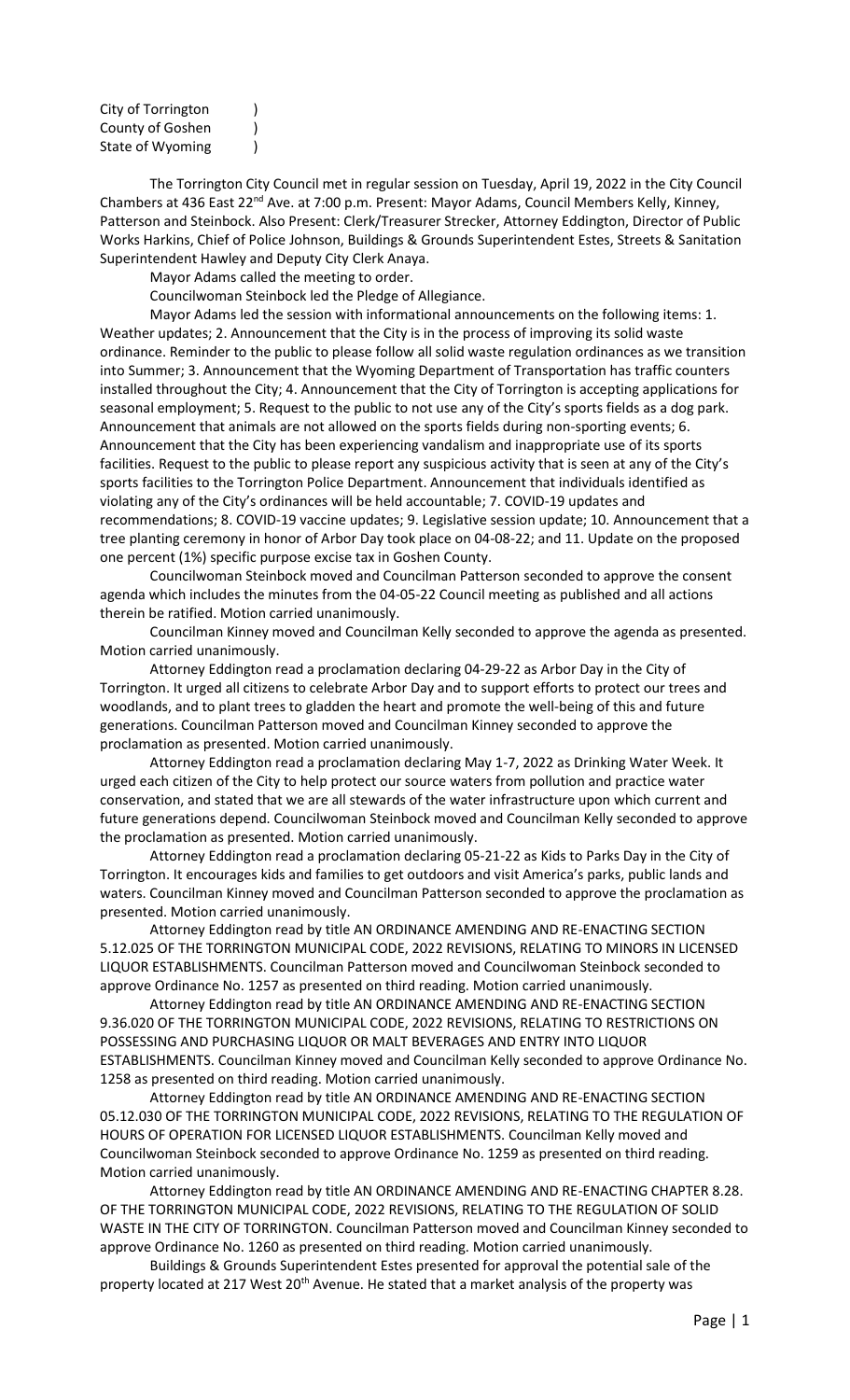completed. Buildings & Grounds Superintendent Estes indicated that the building was formerly used by the Ambulance Department before they relocated to their new building on East B Street. He commented that the building is currently being utilized by the Facility Maintenance Department for storage. Buildings & Grounds Superintendent Estes stated that if the Mayor and Council approve the sale of the property, staff intends to use the funds received from the sale to build an addition to the existing shop building located to the west of the Lincoln Community Complex Center. He commented that the expansion would allow for all of the Facility Maintenance Department buildings to be centrally located. Attorney Eddington stated that staff needs direction from the Mayor and Council as to first, if they want to proceed with the sale of the property and second, if they want to advertise the sale through the process of sealed bids or public auction. Councilman Patterson moved and Councilman Kinney seconded to approve the sale of the property located at 217 West 20<sup>th</sup> Avenue through the process of sealed bids. Motion carried unanimously.

Attorney Eddington stated that in an attempt to eliminate County islands located within City limits, the City of Torrington intends to file a petition for annexation for several properties that fall into the County island category. He indicated that County islands create numerous difficulties for police and emergency responders, and overall jurisdictional problems that are not in the best interest of the City of Torrington. Attorney Eddington commented that the first property that is being put through the petition process is located at 1501 East 20<sup>th</sup> Avenue. He stated that Wyoming Statute 15-1-404 is the statute that is being followed to commence the petition initiation process. Attorney Eddington presented the proposed annexation report to the Mayor and Council. He indicated that the Mayor and Council will have to determine if the area being considered for annexation complies with Wyoming Statute 15-1- 402. Attorney Eddington commented that if it is determined that the area complies with Wyoming Statute 15-1-402, then a resolution certifying compliance will need to be adopted, and the procedure outlined in Wyoming Statute 15-1-405 and 15-1-406 will then be followed. Alyssa Coulson with Coulson Law, LLC addressed the Mayor and Council. She stated that she is representing Kirk and Michelle Rutt, property owners of 1501 East 20<sup>th</sup> Avenue. Ms. Coulson indicated that the Rutt's and neighboring landowners were not provided with the proper notice that is required by Wyoming Statute 15-1-402 (a) (vi) prior to the annexation public hearing. She also commented that the Rutt's have been self-sufficient for over 50 years and stated that forcing them to annex into the City limits will inhibit their property rights as property owners. Attorney Eddington clarified to the Mayor and Council that a resolution certifying compliance with Wyoming Statute 15-1-402 must be adopted prior to the annexation public hearing taking place. He indicated that the Rutt's and neighboring landowners will be provided with the proper notice and documents once more prior to the public hearing. Ms. Coulson commented that the Rutt's did not receive any of the attachments or exhibits that were discussed and referenced during the presentation of the proposed annexation report. Buildings & Grounds Superintendent Estes assured the Mayor and Council that he distributed the same packet to all individuals involved. Councilman Patterson recommended tabling the agenda item in order to allow staff time to redistribute the attachments and exhibits that the Rutt's are claiming they did not receive. Councilman Patterson moved and Councilman Kinney seconded to table the petition initiation for annexation into the City of Torrington. Motion carried unanimously.

Clerk/Treasurer Strecker presented the bid results for an Articulating Loader. She stated that staff recommends awarding the bid to Wyoming Machinery of Cheyenne, Wyoming in the amount of \$228,960.00. Clerk/Treasurer Strecker commented that a bid opening was held on 04-13-22 and indicated that three bids were submitted in conformance with the bidding requirements. She stated that the funding for the loader was established in the 2022 Fiscal Year Budget in the amount of \$225,000.00 and indicated that the remaining \$3,960.00 will be taken out of the Sanitation Fund – Sanitation Disposal – Equipment O & M budget. Clerk/Treasurer Strecker commented that the estimated delivery time is 100 days. Councilwoman Steinbock moved and Councilman Kinney seconded to award the bid to Wyoming Machinery of Cheyenne, Wyoming in the amount of \$228,960.00 as presented. Motion carried unanimously.

Clerk/Treasurer Strecker presented a Financial Report as of 12-31-21. She stated that the total restricted and cash on hand was \$16,890,014.30, then after adding unearned revenue, subtracting unexpended appropriations and restricted cash, the total net cash reserve was \$11,293,009.28. The accounts receivable/utility billing amount past due was \$65,906.59, the amount at collections was \$86,664.81 and \$5,762.90 was turned over to the City Attorney. Net revenue for all funds was \$511,386.13, which in comparison to the previous fiscal year has decreased overall. Councilman Kinney moved and Councilman Patterson seconded to accept the Financial Report as presented. Motion carried unanimously.

The bills from 04-06-22 to 04-19-22 were presented for payment. Councilwoman Steinbock moved and Councilman Patterson seconded to approve the bills for payment as presented. Motion carried unanimously.

Mayor Adams asked for public comments, questions or concerns.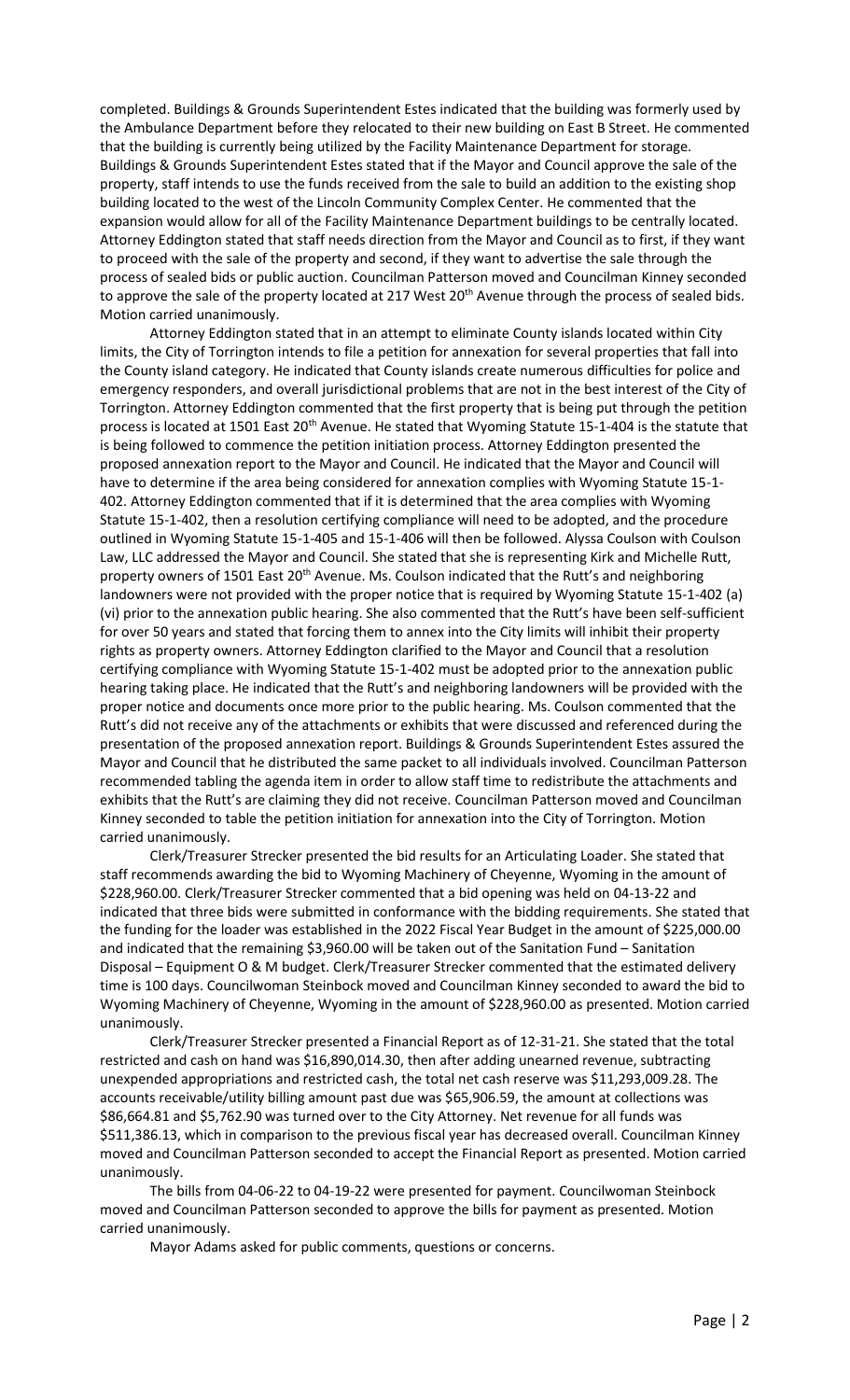Councilman Kelly thanked KGOS/KERM for live broadcasting all Council meetings via their YouTube channel. He stated that the live video broadcast option worked extremely well for him while he was out of town.

Councilman Patterson announced that he was appointed as the Interim President of Eastern Wyoming College on 04-15-22. He assured the citizens of Torrington that his new position will not affect his work as a councilmember. Councilman Patterson also announced that he is planning to run for mayor in the upcoming election.

Streets & Sanitation Superintendent Hawley announced that a private enterprise is now operating the recycling center. He stated that they are currently just accepting cardboard but have expansion plans to accept glass, metal cans and paper products in the future.

Councilwoman Steinbock moved and Councilman Kinney seconded to adjourn to executive session to discuss personnel. Motion carried unanimously.

Councilman Kinney moved and Councilman Kelly seconded to return the Mayor and Council to regular session. Motion carried unanimously.

Councilman Kinney moved and Councilman Patterson seconded to approve the reclassification and wage increase for the Facility Maintenance Supervisor position as presented. Motion carried unanimously.

Councilman Patterson moved and Councilwoman Steinbock seconded that there being no further business to come before the Mayor and Council to adjourn at 8:59 p.m. Motion carried unanimously.

The following bills were approved for payment: 73297 WY RETIREMENT SYSTEMS retirement 102155.53;73298 MUNICIPAL ENERGY AGENCY OF NE wholesale power 421164.45;73299 TOUCHTONE COMMUNICATIONS 84.83;73300 DEPARTMENT OF WORKFORCE SERVICES workers compensation 15764.40;73301 WYRULEC CO Landfill Electric 402.52;73302 AFLAC payroll withholding 453.48;73303 CITY OF TORRINGTON payroll withholding 599.45;73304 DENT, DAVID A. Golf Pro Payable 1777.08; 73305 GOSHEN CO DISTRICT COURT CLERK payroll withholding 100.00;73306 GREAT-WEST TRUST CO LLC payroll withholding 1425.00;73307 NEW YORK LIFE payroll withholding 359.37;73308 TORRINGTON EMPLOYEES INSURANCE select flex contributions 4418.31;73309 WASHINGTON NATIONAL INSURANCE CO payroll withholding 32.70;73310 SAPP, NINA deposit refund 13.95;73311 ROCKWOOD, CAROLYN deposit refund 61.60;73312 FERNANDEZ, ALEXYS credit refund/billing error 20.00;73313 HULL, ZACHARIAH A. credit refund 39.02;73314 CUNNINGHAM, CHLOE credit refund 92.88;73315 ALTEC INDUSTRIES INC. liner pad,tool apron 695.16;73316 ANAYA, SILVIA mileage reimb 166.73;73317 AVI PC Well #16 Project 5399.99;73318 BADGER METER water meter 3967.82;73319 BLACK HILLS ENERGY utilities-gas 3564.48;73320 BLACK HILLS ENERGY utilities-gas 486.65;73321 C H GUERNSEY & CO CBA filing 829.50;73322 CAYLOR & GENZ EARTHMOVERS INC. crushed asphalt 25780.00;73323 CENTURY LUMBER CENTER cedartone treated 156.84;73324 CITYSERVICEVALCON LLC Phillips 66 terminal maint fee 16.00;73325 CITY OF TORRINGTON recording fees,stand up desk,drinks-budget meeting 105.77; 73326 CONNECTING POINT copier all-inclusive service contract/monthly charge 75.00;73327 COMPUTERSHARE TRUST CO CWMEPS bond/interest payment 28249.85;73328 CROELL REDI-MIX INC. concrete 333.00;73329 CULLIGAN WATER CONDITIONING OF TORRINGTON dispenser rentals,salt 210.05;73330 DECKER, STEVE dimension 5792.00;73331 DIVERSIFIED SERVICES INC. cleaning services 425.00;73332 NORTHERN EXPOSURE COMPUTER CENTER toner cartridges 440.00;73333 EASY PICKER GOLF PRODUCTS INC. rubber tees 35.35;73334 ENERGY LABORATORIES INC. lab testing 219.00;73335 FASTENAL CO safety lenses,safety glasses,batteries 86.37;73336 FBI-LEEDA INC. training 695.00;73337 FLOYD'S TRUCK CENTER INC. door lock set,ignition switch 200.36;73338 FRESH FOODS drinks-retirement party 15.92;73339 GOSHEN CO ECONOMIC ¼ cent sales tax,monthly contribution 23731.48;73340 GOSHEN CO TREASURER IT MOU support 64187.50;73341 GOSHEN DIESEL SERVICE sensor repair 1085.00;73342 GREATAMERICA FINANCIAL SERVICES CORP copier leases 356.00;73343 HAAS, AMY mileage reimb 205.92;73344 THE HARTFORD bond 200.00;73345 HICKEY & EVANS LLP pca filing 1292.50;73346 HOTLINE ELECTRICAL SALES & SERVICE LLC electric meters 2400.00;73347 IDEAL LINEN/ BLUFFS FACILITY SOLUTION mats,scrapers,sam dust/energy fees,sam garment fees,sam linen,coveralls, towels,mops 797.86;73348 ITRON INC. hardware/software maint 5271.57;73349 JAMES A. EDDINGTON PC City Attorney 9187.50;73350 JOE JOHNSON EQUIPMENT LLC rubber doughnuts,pull handle 469.20; 73351 FRANK PARTS CO filters,o-rings,gauges,cable,mirror,wrenches,starter solenoid switch,voltage regulator,spark plug wire kit,spark plugs,wiper blades,mud flap,countershaft,transaxle,double lip s, bearing it,welding wire,fittings,batteries,core deposits,bits,hyd hose,connectors,rubber metal clam 859.07;73352 L I E A P - STATE OF WYOMING refund-overpayment 472.95;73353 L N CURTIS & SONS pepper spray,training kit 455.31;73354 LONDON FLATS LLC crusher fines rock 2000.00;73355 LONG II, DEREK J. new tree/deep root fertilization 708.00;73356 MEDICAL AIR SERVICES ASSOCIATION medical air transport insurance 1539.00;73357 MIKA DIGITAL SERVICES scepter scanner-purchasing 2002.19;73358 MOUNTAIN WEST TECHNOLOGIES TVFD internet service 125.81;73359 PAR-KAN MWC refuse containers 4897.50;73360 NE MUNICIPAL POWER POOL annual membership 2966.41;73361 NEW NORTH PLATTE IRRIGATION & DITCH 2022 water assessments 1800.00;73362 ONE CALL OF WYOMING tickets for CDC code TRG 96.75;73363 PANHANDLE COOPERATIVE ASSOCIATION refreshments-retirement party,